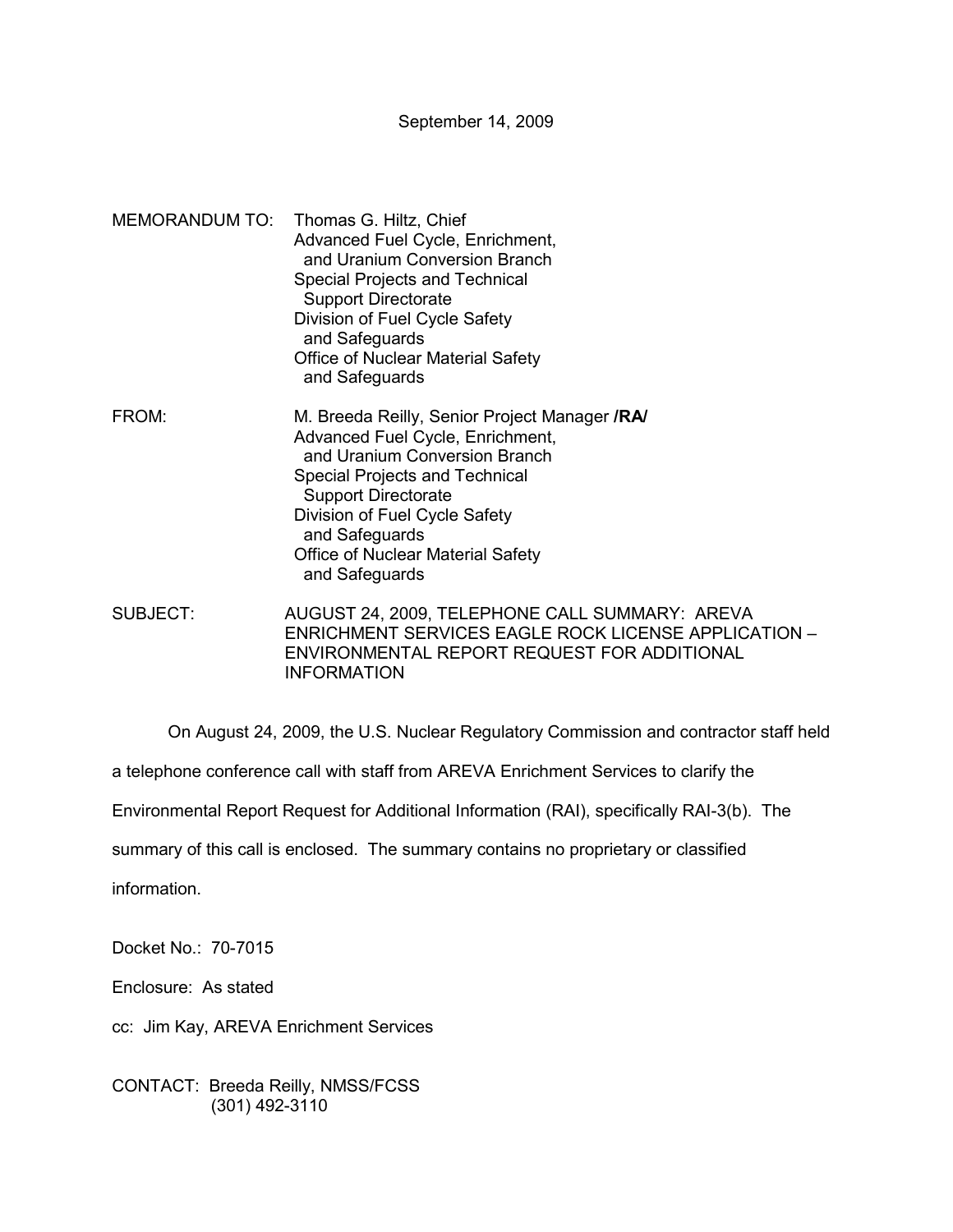| MEMORANDUM TO: | Thomas G. Hiltz, Chief<br>Advanced Fuel Cycle, Enrichment,<br>and Uranium Conversion Branch<br>Special Projects and Technical<br>Support Directorate<br>Division of Fuel Cycle Safety<br>and Safeguards<br>Office of Nuclear Material Safety<br>and Safeguards                               |
|----------------|----------------------------------------------------------------------------------------------------------------------------------------------------------------------------------------------------------------------------------------------------------------------------------------------|
| FROM:          | M. Breeda Reilly, Senior Project Manager /RA/<br>Advanced Fuel Cycle, Enrichment,<br>and Uranium Conversion Branch<br>Special Projects and Technical<br><b>Support Directorate</b><br>Division of Fuel Cycle Safety<br>and Safeguards<br>Office of Nuclear Material Safety<br>and Safeguards |
| SUBJECT:       | AUGUST 24, 2009, TELEPHONE CALL SUMMARY: AREVA ENRICHMENT SERVICES<br>EAGLE ROCK LICENSE APPLICATION – ENVIRONMENTAL REPORT REQUEST FOR<br>ADDITIONAL INFORMATION                                                                                                                            |

On August 24, 2009, the U.S. Nuclear Regulatory Commission and contractor staff held a telephone

conference call with staff from AREVA Enrichment Services to clarify the Environmental Report Request for

Additional Information (RAI), specifically RAI-3(b). The summary of this call is enclosed. The summary contains no

proprietary or classified information.

Docket No.: 70-7015

cc: Jim Kay, AREVA Enrichment Services

CONTACT: Breeda Reilly, NMSS/FCSS (301) 492-3110

| DISTRIBUTION:               |                     |                  |                  |
|-----------------------------|---------------------|------------------|------------------|
| M. Bailey, FFLD             | C. Safford, OGC     | D. Dorman. FCSS  | B. Purnell, FCSS |
| Y. Faraz. FCSS              | R. Virgilio, FMSE   | G. Kulesa, FSME  | J. Weil. OCA     |
| J. Henson. RII              | R. Trojanowski, RII | D. McIntyre, OPA | M. Weber, NMSS   |
| D. Seymour, RII<br>AFCB r/f | M. Sheikh, RII      | T. Gody, RII     | R. Wescott. FCSS |

## **ML092430500**

| <b>OFFICE</b>        | NMSS/AFCB      | NMSS/AFCB     | NMSS/AFCB |  |  |
|----------------------|----------------|---------------|-----------|--|--|
| <b>NAME</b>          | <b>BReilly</b> | THristopoulos | THiltz    |  |  |
| <b>DATE</b>          | 9/03/09        | 9/03/09       | 9/14/09   |  |  |
| AFFIAILL BEAARD AABV |                |               |           |  |  |

## **OFFICIAL RECORD COPY**